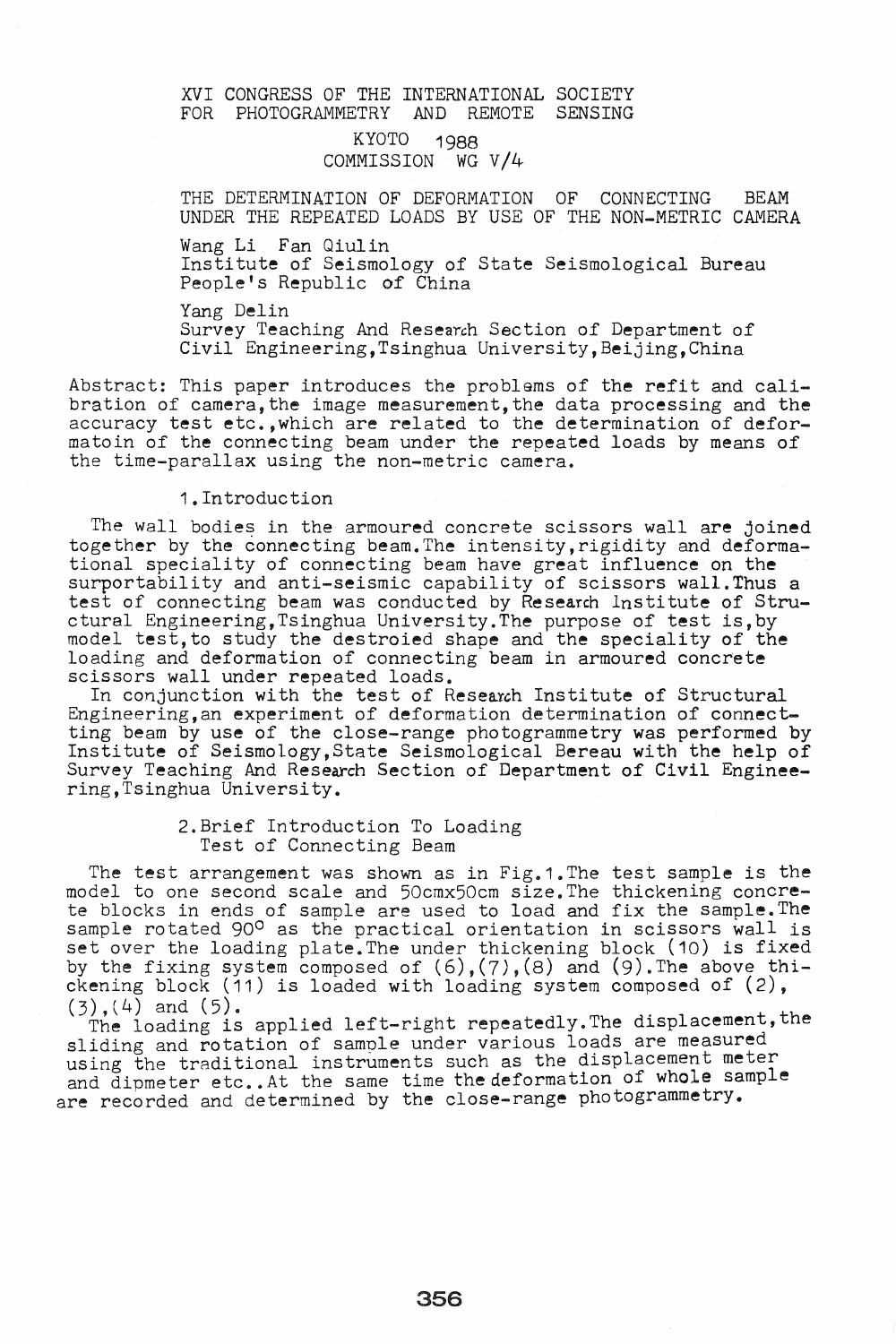#### 3. Close-Range Photogrammtric Method

Because the loading and displacement of sample are generated in a vertical plane and mainly in two dimensions, the data processings are done by the time-parallax using one camera to take a single photograph.



(1) test sample (3)loading beam (5)load sensor (7)fixing bar (2)loading bar (4)loading jack (6)fixing jack (8)spacer (9)vertical fixing bar (10),(11)thickening block

Figure 1. Loading System

## (1) Characteristics of Time-parallax

Assuming that the first photograph is taken before deformation and the second one after deformation using a same camera (with the same external and internal orientation in the ideal case), the "parallax" will be produced on the point which had displaced in period between first and second exposure while two photographs are observed stereoscopically. This is called pseudo parallax or timeparallax.

If the object point is displaced from D<sub>1</sub> to D<sub>2</sub> parallel to plane  $XZ$  as be shown in Figure 2, the time-parallax  $AX$  and  $\Delta Z$  are:

 $\Delta X = \frac{P}{L} \Delta X$  $\Delta z = \frac{1}{Y} \Delta Z$ 

 $(1)$ 



Figure 2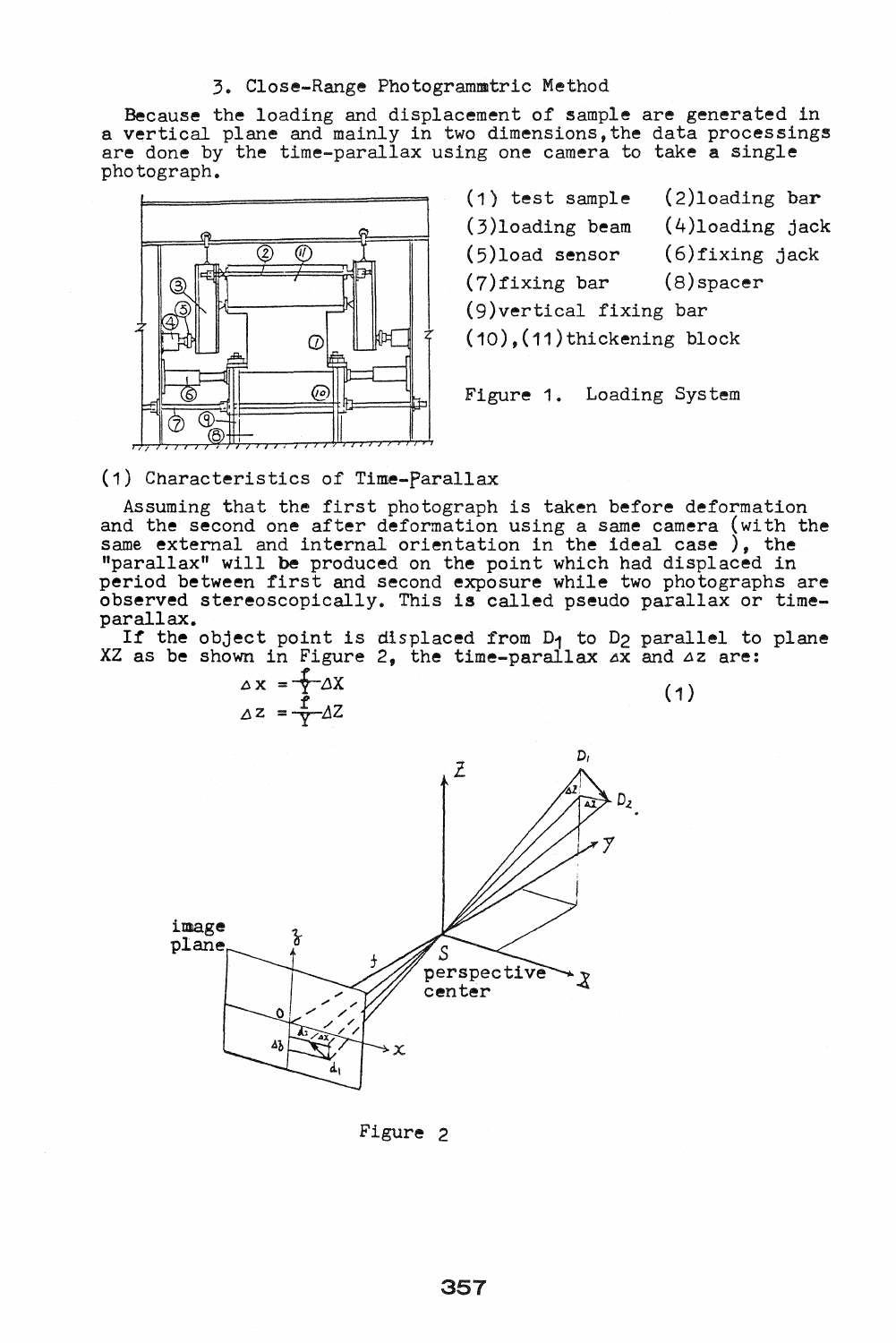where  $\triangle X$ ,  $\triangle Z$ =displacement of object point; Y=distance from camera station to object point and f= focal length of camera. Measuring the parallax, the  $\Delta X$  and  $\Delta Z$  can be obtained if the scale of image point d is known. The scale can be determined from the known length on object space (assuming that the length is in a plane parallel to place XZ) and corresponding measurement on photograph or the focal length f and surveyed object distance Y.

## (2) Calibration of Camera

The one of main problems at present, which prevents the photogrammetry from expansive applying in industry, is considered to be the photogrammetric instruments. Because of the expensive photogrammetric instrument, the traditional techniques have to be used by the non-survey departments owing to the limited funds. In order to overcome the lack,a single non-metric camera(The China-made Seagull camera 4A 120) is used to photograph in this test.

In order to keep the stability of non-metric camera at the exposure, a connector fixing the camera on the base of the tripod is made specially (Fig.3).The camera can be also rotatea by connector. The purpose of camera calibration is to determine the internal orientations and adjust the external orientations to make the image plane parallel to the

facade of sample (in vertical position) when camera is fixed on trip0d.

The Seagull camera 4A belongs to the model of double lenses and equips with a viewfinder. A set of graduated scale is stuck on each of four sides of the diffusing glass of viewfinder. A pLummet and level which represent the centre-Line of plane XZ in three dimensional control field of object space are marked. The camera is set in the vertical plane which is perpendicular to XZ plane and passes through cetreline. The photogrammetrlc distance approximates to one

of the concrete sample. The readings of images of Fig.3 plummet and level in diffusing glass are estimated from graduated scale when the base of tripod is leveled and the image of camera is almost located vertically. Then the photographs of control field are taken. Then the internal and external orientations of camera are determined from the known space coordinates of control points using the space resection with a single photograph. The calibration equations are:

$$
Fx = [ (x+x0)+\delta x ] M2 + fM1 = 0
$$
  
\n
$$
Fz = [ (z+z0)+\delta z ] M2 + fM3 = 0
$$
 (2)

Where  $[M_1 \ M_2 \ M_3]^T = R$  [(X-Xs) (Y-Y<sub>S</sub>) (Z-Z<sub>S</sub>)]<sup>T</sup>; (X,Y,Z) = known coordinates of control points;  $(X_S, Y_S, Z_S)$  = unknown coordinates of the perspective center of camera lens;  $R = a \, 3x3$  rotation of the perspective center of camera fens,  $R = a$  *j*, *j* rotation<br>matrix consisted of external orientation elements  $\varphi$ ,  $\omega$ ,  $\times$ ;  $\chi$ ,  $z$ =

image coordinates;  $(x_0, z_0, f)$  = unknown basic parameters of internal orientation of photograph, the coordinates of principal point and focul length individually; (8x, 8z) = corrections due to lens distortion and film deformation. For the distortion, a main term of symmetric lens distortions are only counted for. Therefore

$$
\delta x = (x-x_0)k_1r^2 + (z-z_0)(1+ds)\sin d\beta
$$
  
\n
$$
\delta z = (z-z_0)k_1r^2 + (z-z_0)[(1+d_s)\cos d\beta - 1]
$$
\n(3)

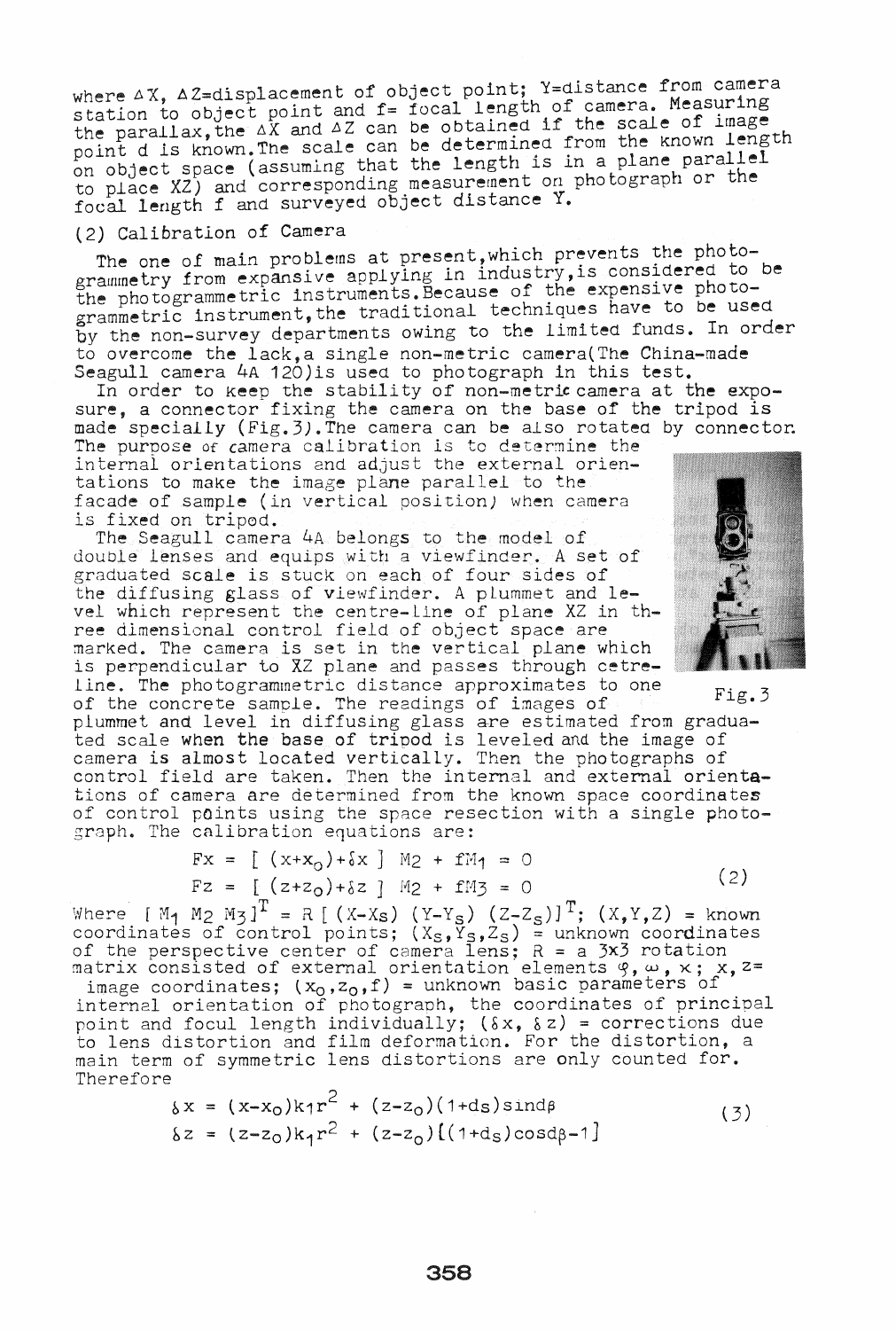Where  $k_1$  = the symmetric lens distortion factor;  $d_S$  = the change of scale along aixs z;  $d\beta$  = the angular difference due to the non-normality of axis x and z and

$$
r^2 = (x - x_0)^2 + (z - z_0)^2
$$

The error equations gotten by the linearization of equations (2)tot up to 12 unknowns. Six control points are needed for resolution. The least square adjustment is used to resolve for more points. On the basis of the obtained external orientations g and  $\omega$ , the readings of images of plummet and level on the diffusing glass of viewfinder are adjusted by rotating the connector in order to change the attitude of camera and make the image plane further vertical. Then photographing the control field by the adjusted camera again, resolving and further adjusting and so gradually approaching, it is at end that the 9 and w of camera are near to zero. Then the screws of connector are fixed and the final reading of plummet on graduated scale is

recorded.<br>For our Seagull camera (NO. 4A 2080286), the mean principal distance of camera *f=8b.54mm* and mean lens distortion factor K1=-  $4.22x10^{-6}$  at the photogrammetric distance 1.4m are computed from datum calculated by 12 films using above calibration program. The mean aquare errors of repeat-setting of external orientations in the vertical direction after three adjustments are  $m_{\varphi} = \pm 6.8'$ ,  $m_{\omega} = \pm 8.2'$ .

On the basis of the analysis of error theory of photogrammetry the setting tolerances of external orientation elements, Which is required for paralleling the image plane to object plane, are

$$
\Delta \varphi t = \frac{f \cdot \delta(dx)}{2x \cdot \Delta x}
$$
  
\n
$$
\Delta \omega t = \frac{f \cdot \delta(dx)}{z \cdot \Delta x}
$$
 (4)

Where  ${(\dx)}$  is the tolerant displacement error of image due to the setting error of external orientation; x is the biggest possible time-parallaxes (the biggest possible displacement of destroyed points). Letting  $S(dx)=0.01$ mm,  $\Delta x=1$ mm,  $x=z=25$ mm, knowing f=86.5mm, we obtain  $49$ t=59',  $40$  t=1<sup>0</sup>59'. It can be seen that the setting accuracy obtained by above calibration of camera is enough.

#### (3) Photographic Arrangement of Testing Sample

The grid is drawn on sample using the chalk before photography. The intersections of grid are used as the measuring points of deformation. Three fixed points used as the controls are respectively set on each of above and under place of sample three under fixed points are, in fact, the steel scale ruler). The camera is *set* in front of sample at a distance about 1.4m (the photographic scale is ablut 1:16) and located in the vertical plane which is perpendicular to plane of sample and passes through the centre-line of grid. The reading of the centreline of grid on the graduated scale of disffusing glass equals to the final reading of the plummet in control field of calibration of camera by means of the rotation of camera. This completes the orientation of camera (image plane parallel to object plane). First, the film of sample under zero load are taken then films under every load. One of the taken films is shown as  $Fig.4$ .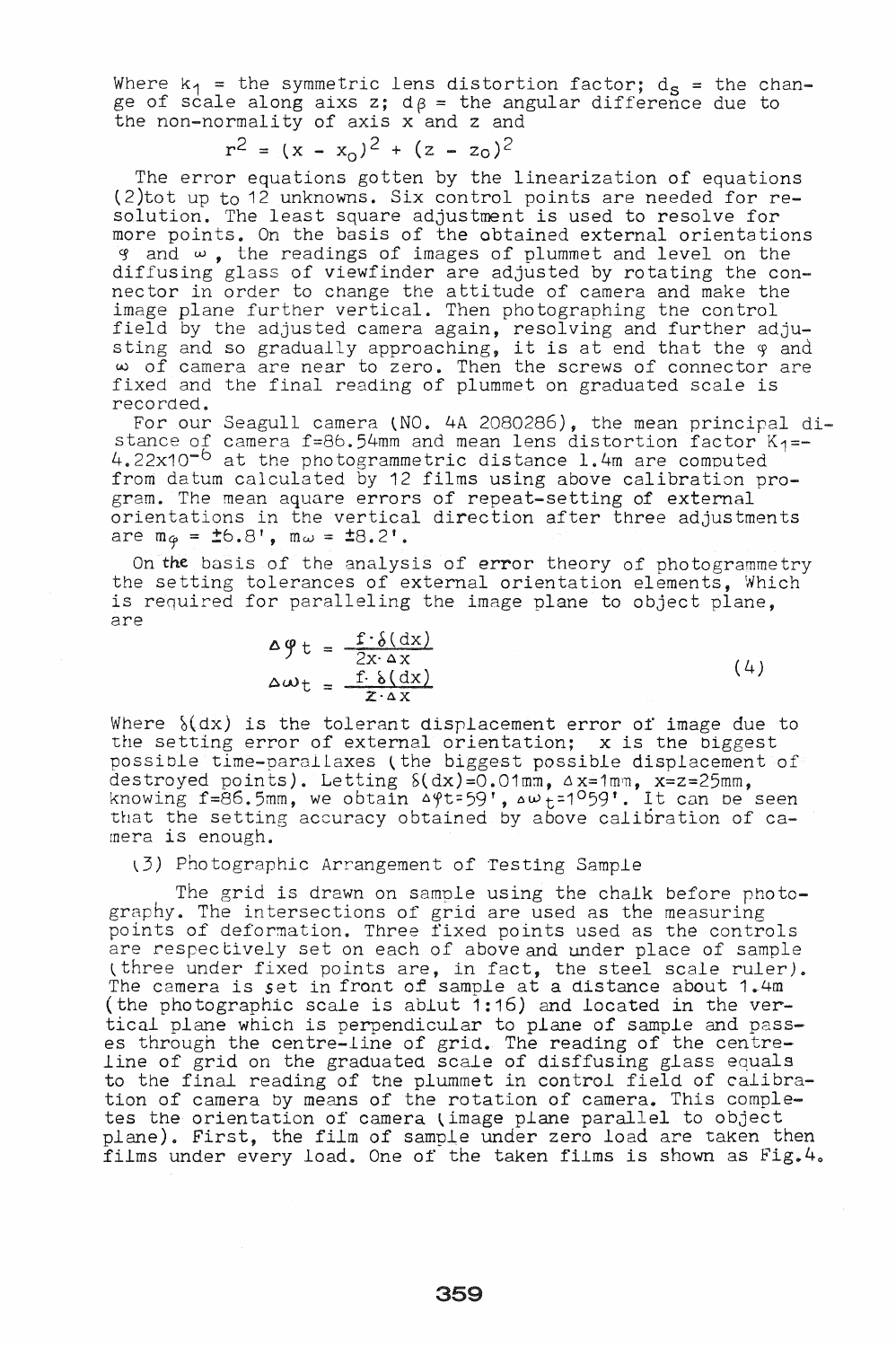## (4) Correction of Errors of Internal

And External Orientation Elements

The small changes of internal and external orientation elements can be generated at different photogranhic period. The changes will cause the fixed points to product displacements Ax' and Az'. These displacements can be expressed as function of small changes of internal and external orientation elements:

$$
\Delta x' = \frac{x}{f} \Delta f - \frac{x^2}{f^2} \Delta x_0 + \frac{f}{Y} \Delta x_0 - \frac{x}{Y} \Delta y_s + (f + \frac{x^2}{f}) \Delta \varphi - \frac{xz}{f} \Delta \omega - z \Delta x
$$
  

$$
\Delta z' = \frac{z}{f} \Delta f + \Delta z_0 - \frac{xz}{f} \Delta x_0 + \frac{f}{Y} \Delta z_s - \frac{z}{Y} \Delta y_s - \frac{xz}{f} \Delta \varphi - \frac{z}{f} \Delta z_s
$$

$$
z' = \frac{z}{f} \Delta f + \Delta z_0 - \frac{xz}{f} \Delta x_0 + \frac{f}{Y} \Delta z_s - \frac{z}{Y} \Delta Y_s - \frac{xz}{f} \Delta \varphi - (f + \frac{z^2}{f}) \Delta \omega + x \Delta k
$$



Figure 4

# $(5)$

where  $A f$ ,  $Ax_0$ ,  $Az_0$ ,  $AX_5$ ,  $AY_5$ ,  $AZ_5$ ,  $Aq$ ,  $a\omega$  and  $A$ k are the errors due to the changes of internal and external orientation elements respectively. Thus the errors of internal and external orientation elements can be obtained by above equatiom from the measured displacement of fixed points on films. The correction of other points,which are caused by changes of internal and external orientation elements, can be calculated from equation (5). Subtracting the correction from the measured parallax, the time parallax is obtained. Multiplying the time parallax by denominator of image scale, the practical displacement of 8rid points is determined.

Taking the zero load film as the left and other load film as right, as such "a pair of film" are formed to observe the parallax by means of the time-narallax. Because of lack of fiducial marks for nonmetric camera, a pair of films are oriented from above and under fixed points near to the center of film (such as points 5 and 2 in Fig.5). Using the point 5 as an "origin", origins of two films coincide each other and films are oriented along the direction from 5 to 2.The practice proved that the orientation and measurement procedure are feasible because of the basic steady films at the exposure.

The object distance Y of each roint CRn be considered to be near equal and constant in equation (5) as a result of image plane parallel to object plane. Thus the equation (5) can be reduced as follows:

$$
\Delta x' = a_0 - a_1 x + a_2 x^2 + a_3 x z - a_4 z
$$

 $(6)$ 

 $a^z'$ =b<sub>o</sub>-a<sub>1</sub>z+a<sub>2</sub>xz+a3z<sup>2</sup>+a<sub>4</sub>z Two equations can be written for one point. In order to determine the coefficients a<sub>0</sub>, b<sub>o</sub>,a<sub>1</sub>,.... a<sub>4</sub>,at least three points are needed. The least square adjustment is used to resolve for *more* points. Then the error equation can be expressed in matrix notation:

 $AX - L = V$  $(7)$ where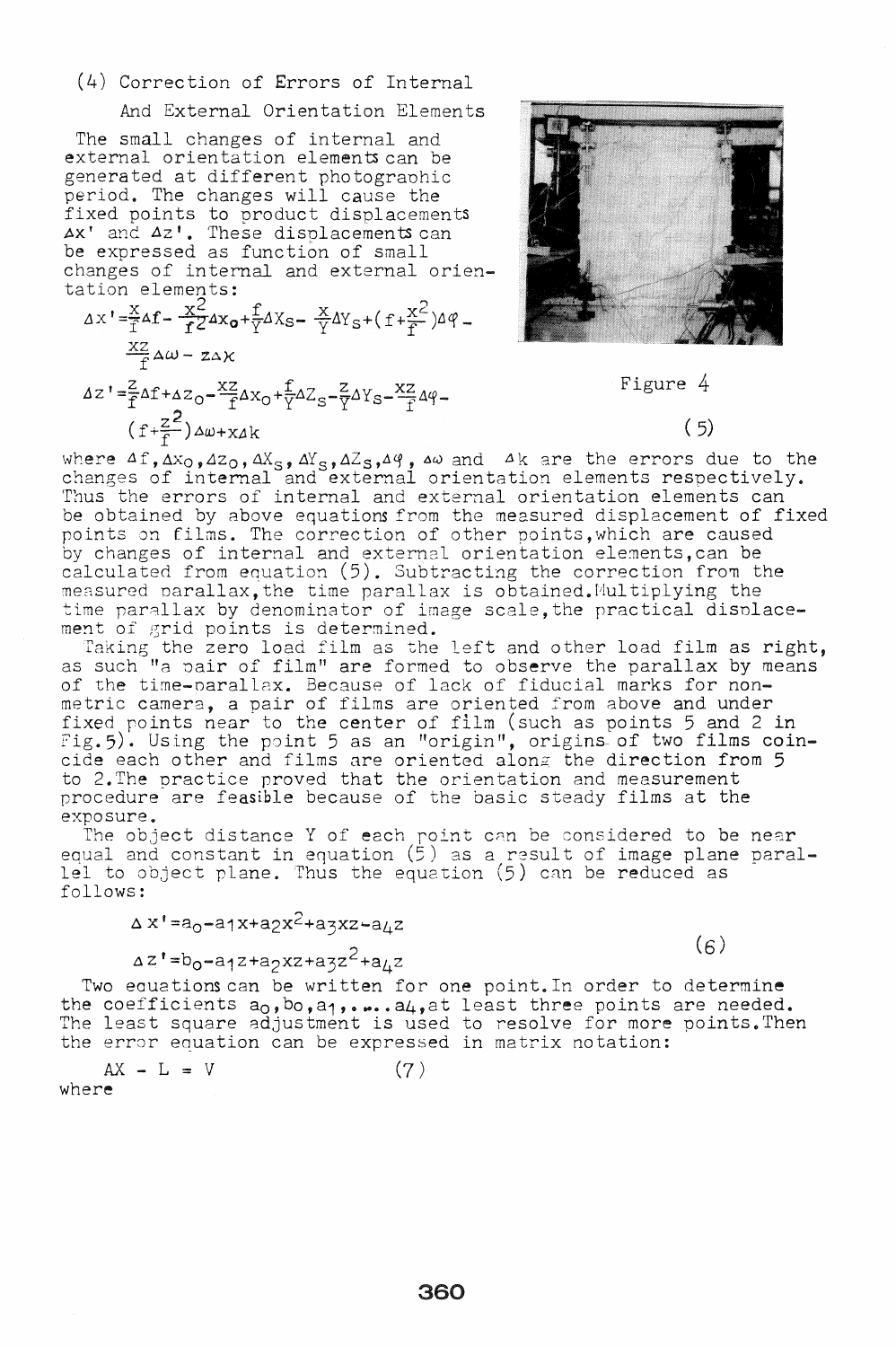|   | $x_1^2$ $x_1z_1$<br>$-XA$                                                   |                     | $V_{X1}$<br>X1             |
|---|-----------------------------------------------------------------------------|---------------------|----------------------------|
|   | $-Z1$<br>$Z_{\mathcal{I}}^{\mathcal{L}}$<br>X <sub>1</sub><br>X1Z1<br>$-Z1$ | $a_{\rm o}$<br>ხი   | $v_{Z4}$<br>2 <sub>1</sub> |
|   | 1 <sup>0</sup><br>$-x_2$ $x_2$<br>$x_2z_2$<br>$-z_2$                        | a <sub>1</sub>      | $v_{X2}$<br>XÒ             |
| А | $x_2$<br>$z_{2}$<br>$-z_2$ $x_2z_2$                                         | $X =$<br>$a_2$<br>≈ | $z_2$<br>yz2               |
|   |                                                                             | $a_{\mathbf{z}}$    |                            |
|   |                                                                             | а,                  | $v_{x_n}$<br>xn            |
|   | $1^\circ$ O<br>$-z_{n}$<br>$x_nz_n$                                         |                     | $z_n$<br>$v_{z_{n}}$       |
|   | $z_{\rm n}$<br>$x_n$<br>$-z_n$ $x_nz_n$                                     |                     |                            |

n is the number of fixed points. The normal equation and its resolution are:

> $A'AX - A'L = 0$  or  $BX - C = 0$  (8)  $X = B^{-1}C$

The influence of lens distortion is not incorporated in correction equations  $(5)$  because the displacements of grid points on sample are considered to be not great and the influences of distortion are basically compensated each other during calculating the coordinate differences of the prior and rear film. For example, differentiating the equation of distortion (the first half part at right hand of equation (3)), the permissible displacement on fitm can be obtained in case that distortion influence is not considered;

$$
\Delta_{r_D} = \delta(\Delta r)/3k_1r^2 \tag{9}
$$

Letting  $\delta(\Delta r) = 0.01$ mm,r = 28mm and knowing k<sub>1</sub>= 4.22x10<sup>-0</sup>, we obtain  $\Delta r_{p}= 1.01$ mm which corresponds to practical displacement 16mm. The concrete sample in test could have been failed before the grid points achieve above displacement.

#### 4. Accuracy Examination And Result

In order to examine the accuracy of method, an experiment is conducted by use of the standard grid before the test of sample. A standard grid of polyester fibre paper plotted on the coordinate plotter is set on the vertical frame of object space of the reproproceed is see on the vertical frame of object space of the repreand adjusted Seagull camera. During setting the camera, the photoscale is approximated to one of concrete sample. The films are observed monocularly on Stecometer. The two dimensional projective transformation is used to transform the image coordinates:

$$
x = \frac{L_1 x^* + L_2 z^* + L_3}{L_7 x^* + L_8 z^* + 1}
$$
  
\n
$$
z = \frac{L_4 x^* + L_5 z^* + L_6}{L_7 x^* + L_8 z^* + 1}
$$
 (10)

where  $L_i(i=1,2,\ldots,8)$  indicates the transformation factors. In fact because above eauations are the two dimensional direct line transformation, they are also applied to non-metric camera. For eight factors in eauation, at least four known points are deeded. The least square adjustment is used to resolve for more points. Then the error eauations will take the form: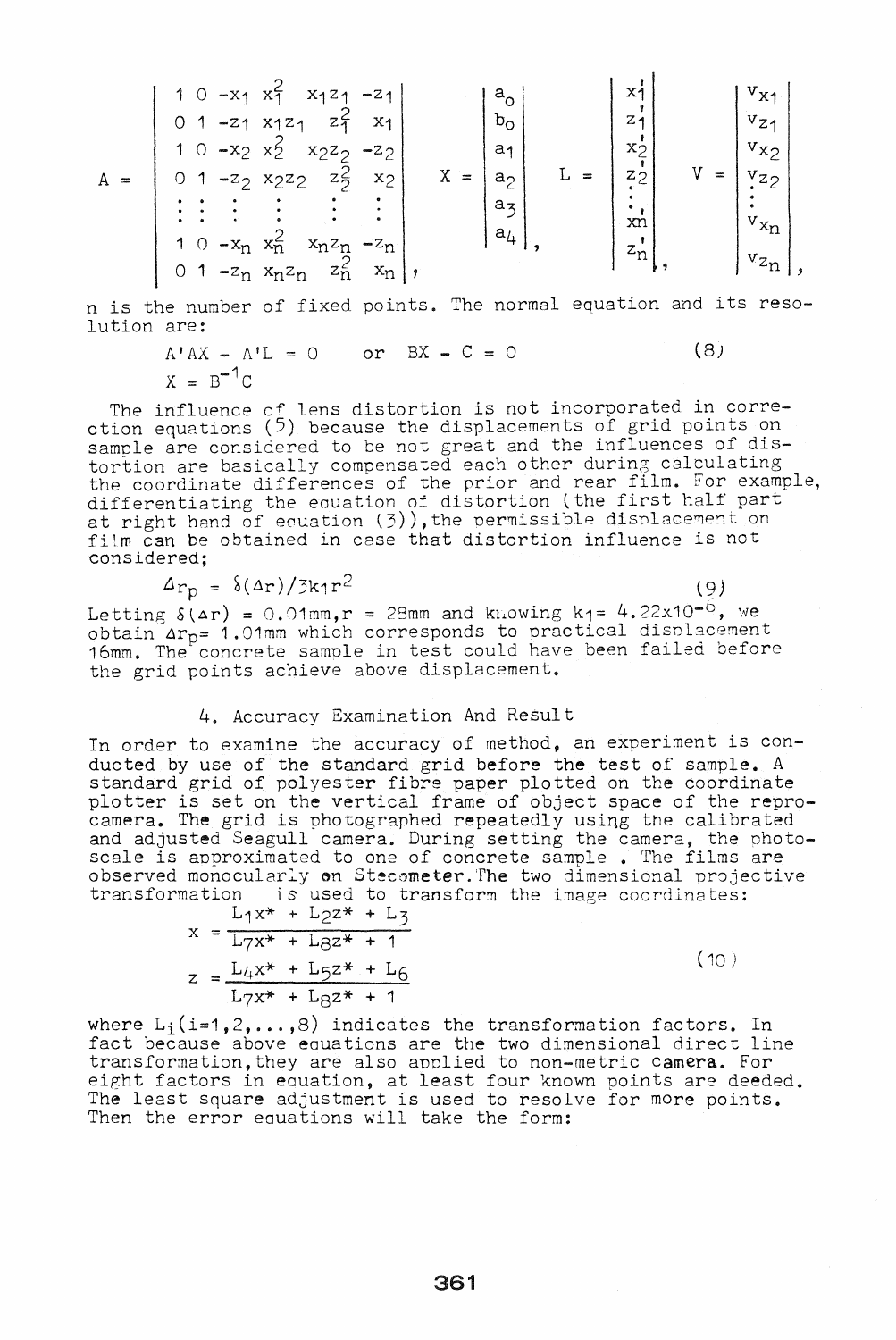$$
V_{x} = \frac{1}{\lambda} [L_1 x^* + L_2 z^* + L_3 - L_7 x^* - L_8 z^* - x]
$$
  
\n
$$
V_{z} = \frac{1}{\lambda} [L_4 x^* + L_5 z^* + L_6 - L_7 x^* - L_8 z^* - z]
$$

 $\lambda =$  L7x<sup>\*+</sup>L8x<sup>\*</sup>+1.

Taking the standard image coordinates of six above and under grid points,which are reduced by photoscale from standard grid coordinates, as the fixed coordinates  $(x*,x*)$  (see fig.5), the transformation factors  $L_i$  can be determined from equation (11). Then the transformation coordinates of other points are computed as follows:

 $\begin{bmatrix} L_1 - xL_7 & L_2 - xL_8 \ L_4 - zL_7 & L_5 - zL_8 \end{bmatrix} \begin{bmatrix} x^* \ z^* \end{bmatrix} = \begin{bmatrix} x - L_3 \ z - L_6 \end{bmatrix}$  (12)

Comparing the obtained transformation coordinates with the corresponding standard image coordinates, the displacement of each point can be computed. These displacements contain mainly the influence of lens distortion of camera.

The nominal picture area of Seagull camera is 5.5cmx5.5cm.In the case of application of central area 4cmx4cm, the standard errors of coordinate are evaluated from the displacements of each grid point as follows:

 $m_x=10.031$ mm,  $m_z=10.035$ mm

the standard error of position:

 $m_{\rm s}$ = $+$ 0.046mm.

However it is the relative position errors that we concern about. Comparing the transformed grid coordinates of each film with the first film, the Figure 5 relative coordinate differences can be

obtained. Thus the relative standard errors of coordinate and position are computed respectively:

 $m_X = \pm 0.014$ mm,  $m_Z = \pm 0.015$ mm,  $m_S = \pm 0.021$ mm.

On the other hand, the grid coordinates on film are corrected by time-parallax. Suoposing that the films are measured by the procedure in above section, the direction of points 5-2 is parallel to the axis y of comparator and image coordinates of each point are observed according to point 5 used as an "origin". Using the equations  $(6--8)$ , the correction coefficients and the corrections of point concerned are calculated from the differences between *the* observed image coordinates of six above and under points and the corresponding standard grid coordinates. Comnaring the corrected image coordinates with the image coordinates of standard grid and corrected image coordinates of first film with other films,the same result as above are Obtained.

We can hold from the obtained result that the displacements O.2mm-O.3mm or more on concrete sample can be detected using the non-metric camera by means of time-parallax. This is a relative accuracy of 1/7000 of photograohic distance.

The vectors of distortion of grid points on sample at thirtyone load, which are corrected by five points (above one of six Doints is damaged), are shown in Fig.' 6.

|  |               |  |             | <b>THE CONSTRUCTION</b> |
|--|---------------|--|-------------|-------------------------|
|  | <u> e a l</u> |  | <u>e gr</u> |                         |
|  |               |  |             |                         |
|  | 77            |  |             |                         |
|  |               |  |             |                         |
|  |               |  |             |                         |
|  |               |  |             |                         |
|  | ŲB            |  |             |                         |
|  |               |  |             |                         |
|  |               |  |             |                         |

 $(11)$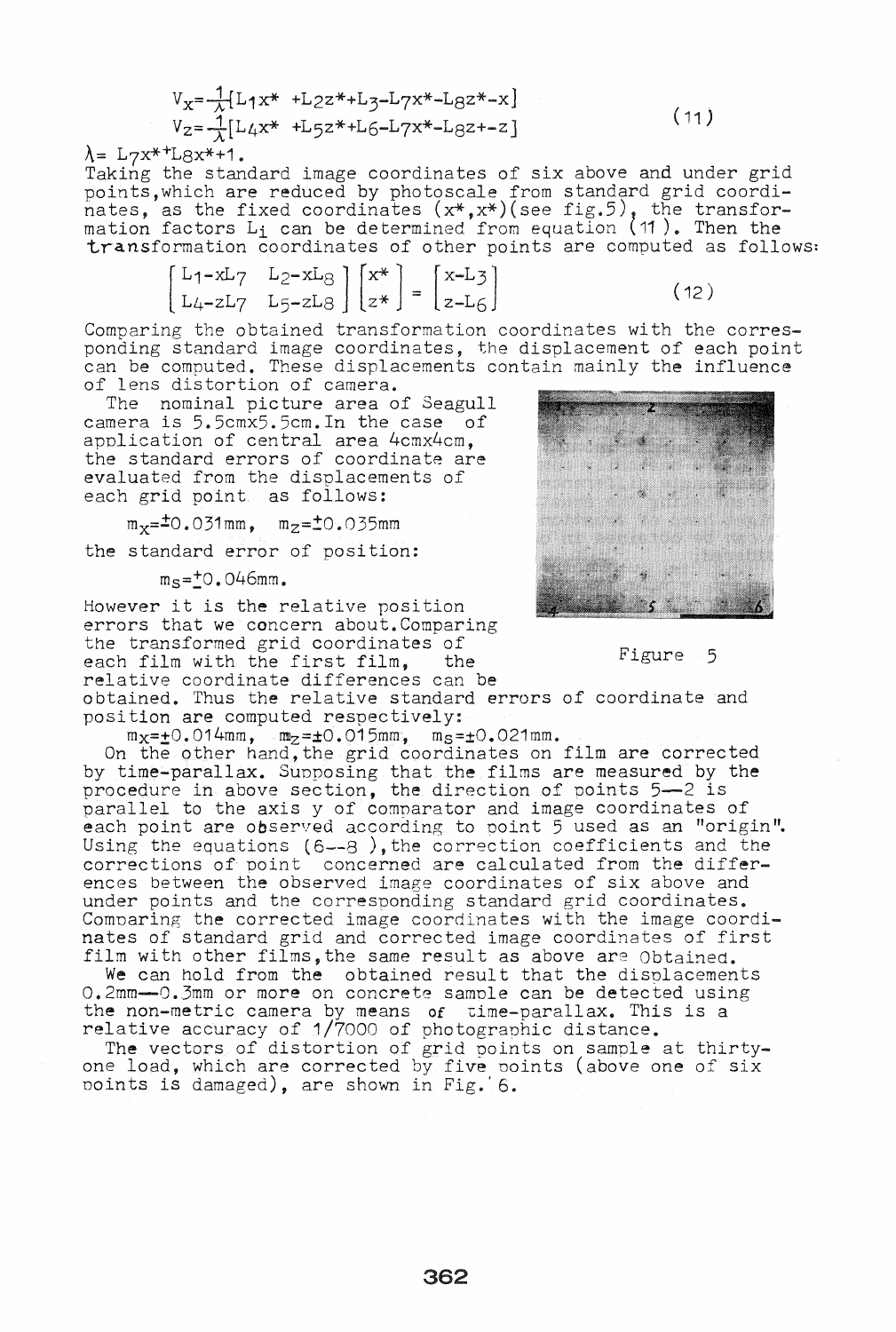

#### 5. Conclusion

Though the higher accuracy can be obtained using the traditional instruments to determine the deformation of sample (for example, the displacement meter can measure un to O.01mm'or more),it has the disadvantage that a unit can only measure a single point and displacement along one direction. The photogrammetric method can determine the deforma tion 01' whole sample simul taneously. When the targets on sample are arranged in array form as shown in Fig. 4, the stress and strain can be analyzed by structural specialists from the deformation vectors of position of array points by means of the matrix method. The disadvantage of photogrammetric method is that the accuracy is lower than one of direct method and the datacan't be obtained immediately. However the data of overall deformation supplied by photograrnmetric method are important and great valuable to mechanical analysis of sample after tne event.

It is possible tnat tne accuracy of deformation determined by the time-parallax using non-metric camera is close to the level of metric camera. The photographic system in this test is simpler, lighter and obtainable easy\_ The Seagull camera 120 and computer PC-1500 are more common in the general productive and scientific departments. The image coordinates on film of small picture area can be observed using the optical measuring tool such as the universal tool microscope insteal of comparator. Therefore this pho